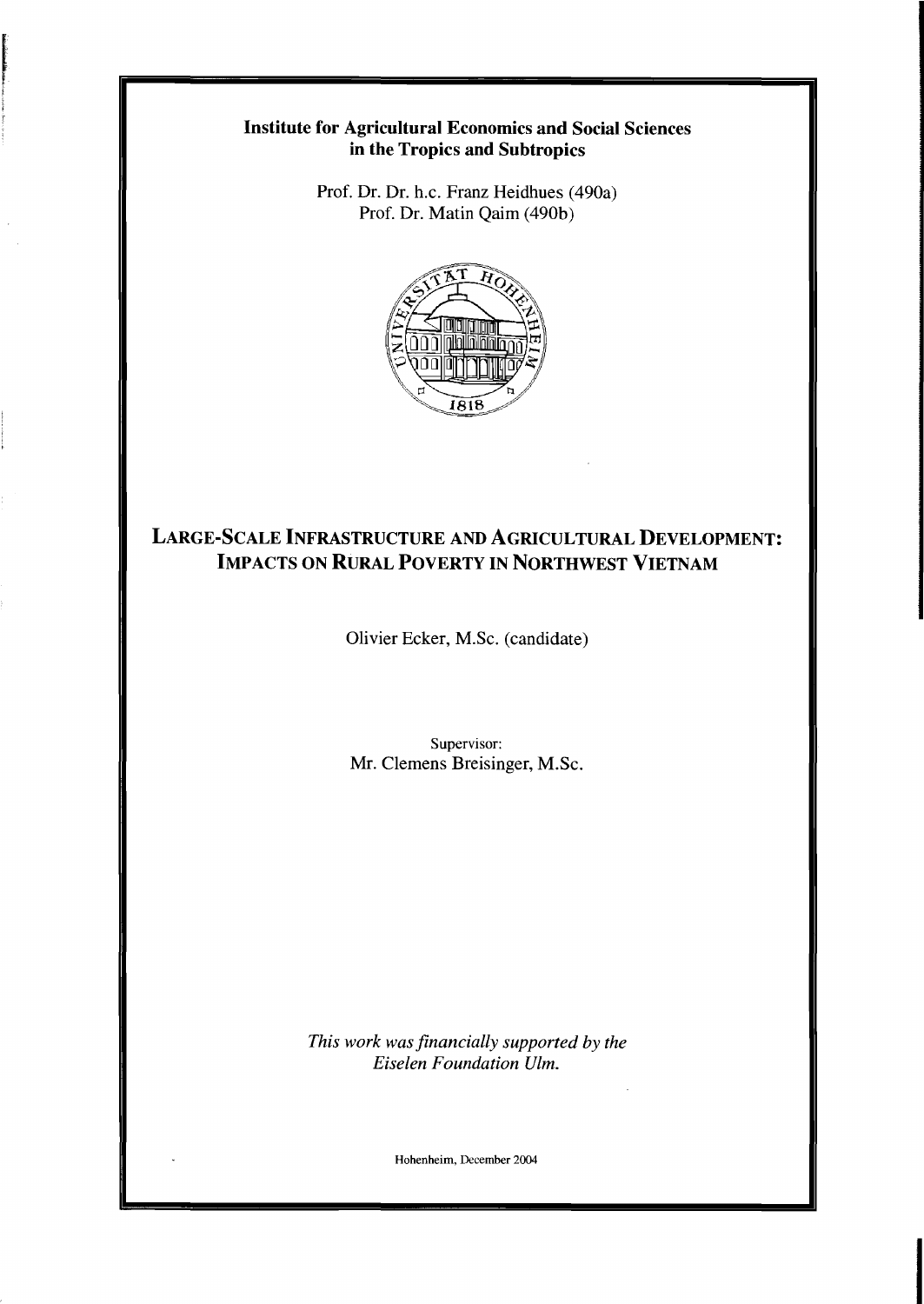## 6 CONCLUSION AND POLICY RECOMMENDATION

In 2005, construction work on the biggest hydroelectric dam in Vietnam's history will begin on the Da River. The hydroelectric plant should guarantee the future electricity supply for society and the national economy. Additionally, the Son La Hydropower Project is designed to mitigate flooding in the monsoon season and improve the availability of irrigation water in the Red River Delta during the dry season. However, implementing such a largescale infrastructure project always has a tremendous impact on the population of the region. The most serious detriments of the Son La Hydropower Project occur through the resettlement of 91,000 people and the inundation of large areas of fertile agricultural land located in the lowlands. The worst damage will occur among the rural population and in the Son La Province, which is one of the poorest provinces in Vietnam. Poverty and hunger are here alarmingly prevalent among ethnic minorities and in the remote areas of the highlands. In Son La's countryside, more than half of the Thai and Hmong households live in poverty and half of them suffer additionally from malnutrition.

The benefits arising from implementation of the hydroelectric project are predominantly the expansion of the rural road network and the power grid. These infrastructure improvements provide a crucial basis for economic growth through the reduction of transport and transaction costs, as well as for a better market access for rural areas. Benefits arise also through the creation of off-farm employment caused by the increase in demand for labour forces in construction and service activities. Further employment opportunities are generated by the establishment of industries and the attraction of enterprises. Although these might lead to a reduction in underemployment and induce economic growth in some preferential areas, comprehensive spill-over effects and poverty reduction cannot be expected. A socially inclusive implementation of the Son La Hydropower Project  $-$  as stipulated in the Comprehensive Growth and Poverty Reduction Strategy (CPRGS) - has to direct more resources to the majority of the rural poor to prevent marginal areas from falling behind. Since agriculture is by far the main economic activity of the rural poor, a regional development strategy has to include primarily compulsory measures to improve agricultural productivity and production.

In Son La, the modernisation of agriculture focuses on intensive cultivation of highquality industrial crops which are suitable for the loeation and would provide proper support for establishing processing companies in the province. In this context, comparative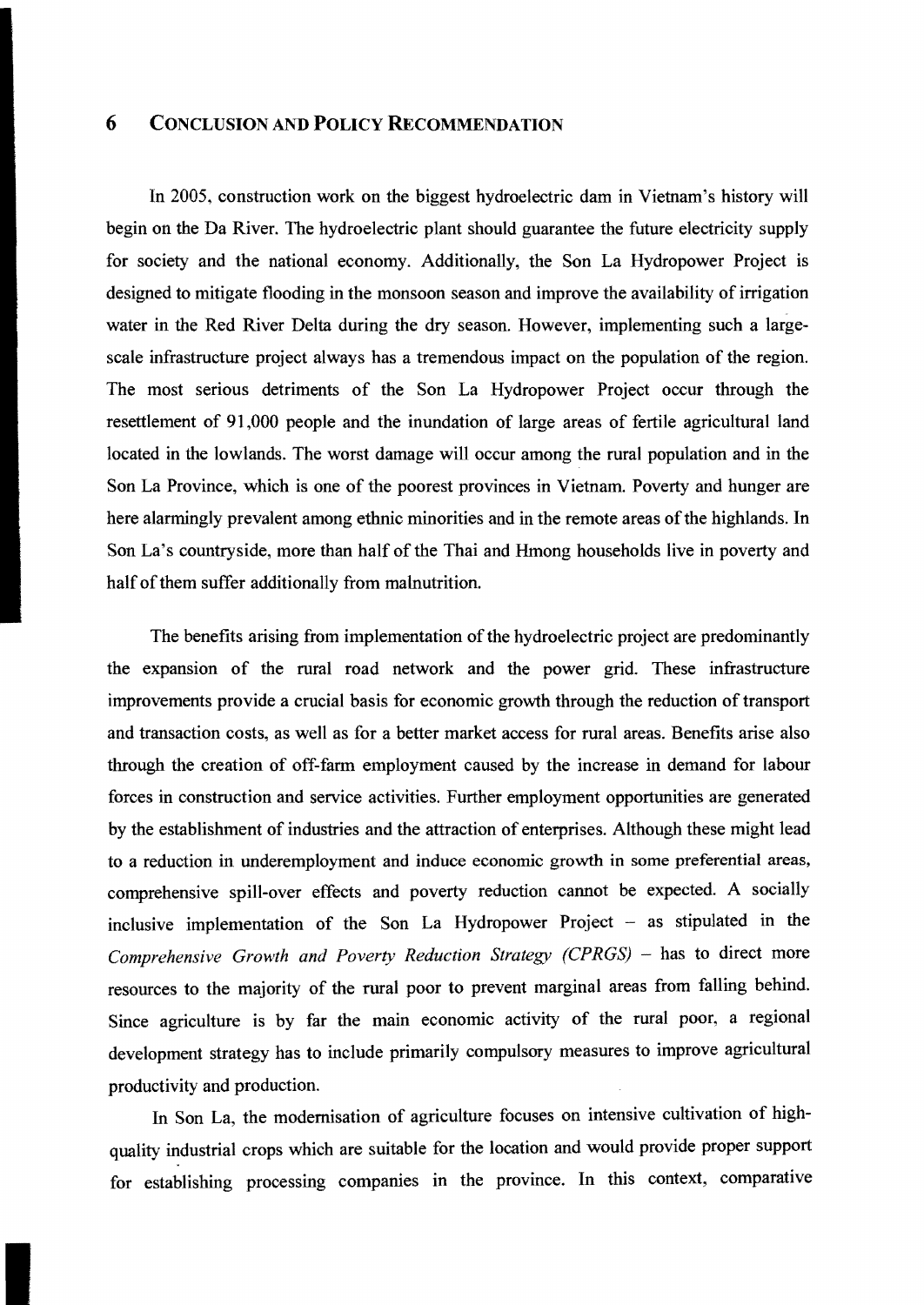advantages are mainly attributed to the cultivation of coffee and tea. Accordingly, the production areas are expanded in the highlands and in the resettlement areas in particular. In addition, the inundated paddy land should be compensated in all to sustain the current level of local rice supply. Major investment in the construction of irrigation systems is planned to utilize further productive paddy land and to increase productivity on existing fields. Indeed, the total productivity in the province could be increased by up to 40 percent through the irrigation of the existing paddy land in the dry season. The shift in agricultural development towards a specialisation on perennial cash crops, along with an intensification of the paddy rice production, has considerable potentials to compensate for lost eamings opportunities and agricultural assets, as weIl as to support sustainable development in the rural areas of the province.

In order to assess the poverty-reducing impact of agricultural development in Son La, a multiplier model based on a *Social Accounting Matrix (SAM)* was applied in this study. First and foremost, the multiplier analysis confirms that development measures are most likely to succeed if they improve agricultural production. Furtherrnore, Son La's growth is basically driven by consumption expenditure linkages. Agricultural investment should particularly inspire the demand for the production factor 'self-employed labour', which implies that agricultural development measures have to be implemented on the farm household level and thus adapted to small-scale farrning. Self-employed labour is characterised by low skills and high manual-work intensity. To increase farm income, measures should therefore inspire manual work and ensure low levels of capital in use and maintenance. In other words, at least in the short run a high degree of mechanisation in crop cultivation is counterproductive for pro-poor growth in Son La's rural economy. It can be said that the increase in the aggregated income of rural households is higher, the lower the relative value of imported production intermediates and the less processing is needed to transforrn the cultivated crops in consumption goods. The former create income flows out of the provincial socio-economic system, which cannot contribute to the endogenous generation of income multipliers, and the latter diminishes the income multipliers of rural households because the processing industry absorbs a large amount of value added. In addition, to encourage sustainable economic growth, agricultural investment ought to be geared to the cultivation practice of rural Thai households. These households constitute the majority of the rural population and their consumption correlations to economic activities constitute the strongest carry-over of the multiplier process in Son La's socio-economic system.